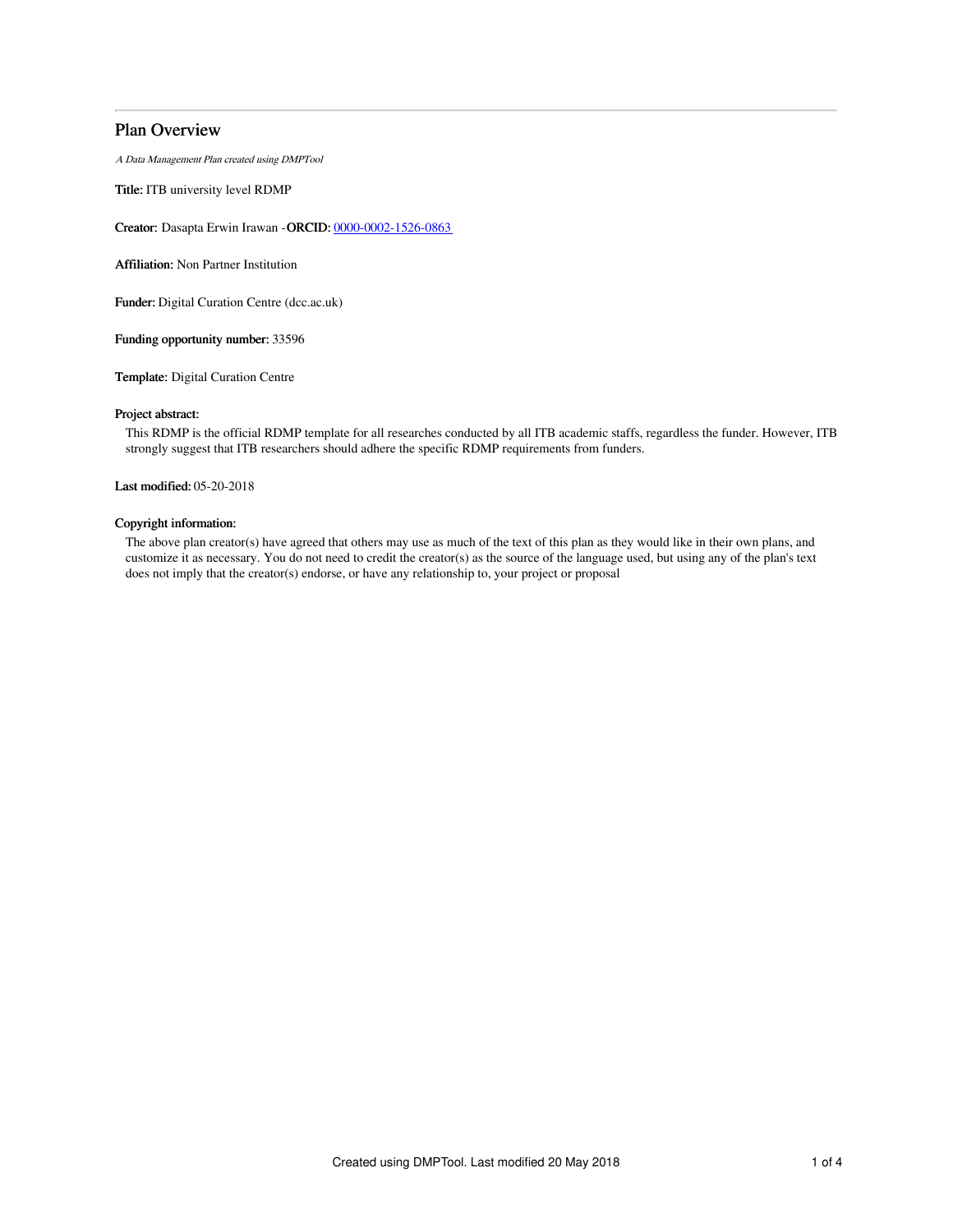# ITB university level RDMP

# Data Collection

#### What data will you collect or create?

# Type of data

This RDMP covers the following type of data or document which are considered as data source:

- Raw data that may come in the following forms:
	- any field or laboratory measurements collected during in a research
		- any voice recording and its transcript of an interview or any other forms of data collection campaign
	- any vector and raster based images
	- any video recording and its text caption of an interview or any other forms of data collection campaign
	- survey form responses from participants • field notes or laboratory notebook
- 
- Grant Proposals
- Project-level Research Data Management Plans (DMP)
- Shared texts, voice, or video recordings of communication between team member
- Reports
- Preprints
- Maps

### Data formats

Although most of researchers use Microsoft-based applications, but we recommend the following file formats:

- Spreadsheets: text format, eg: csv (comma separated value), or txt (using tab separated value). All spreadsheet need to be in database format, with no merged rows or
- columns Documents: text format, eg: txt, markdown, or any other text format that can be created and read using plain text reader like Notepad
- Audio recordings: wav or mp3
- Video recordings: mp4 or mpg
- Images: general image: jpg, png, bmp, tiff
- Maps:
	- raster: geoTiff
	- o vector: SHP
- Emails (project communications): txt

### How will the data be collected or created?

# Standards of data collection

- All data should be acquired using international and national recognized standards.
- We promote the usage of **SNI** [\(Indonesian](http://www.bsn.go.id/main/sni/isi_sni/20115/tentang-sni) National Standards).
- Researcher should also refer to the equipment's manual guidelines and also to funder's guidelines.

### Folder structure and file naming system

We suggest the following folder structure:

- data
	- raw data
- process data analysis or process
	- · code
		- plots
		- tables
- $\bullet$  output
	- articles
	- **•** presentations

A readme file should be added to describe the structure and file naming convention. We suggest the following file naming convention:

- <year-month-date>\_<descriptive file name>\_<initial of creator or editor>\_<ver x>.<extension>
- example:
	- 20171115\_IFLSanalysis\_CNR\_v1.sta
	- 20180417\_statsanalysis\_ERW\_v2.csv
- don't use white spaces in the file name as it's not fully compatible with Linux based operating system and Mac Operating System.
- $\bullet$  file name must be descriptive but compact.

#### Version control

We endorse the team members to use services that offer version control feature, such as GitHub, GitLab, OSF or other dedicated cloud repository services. PIs may request detail information to the admin staff of each service. However if it's not possible, then file naming is very important.

## Quality assurance

PIs are fully responsible for data quality assurance. They may employ dedicated staffs or working jointly with data assurance institution to ensure the quality of the data.

# Documentation and Metadata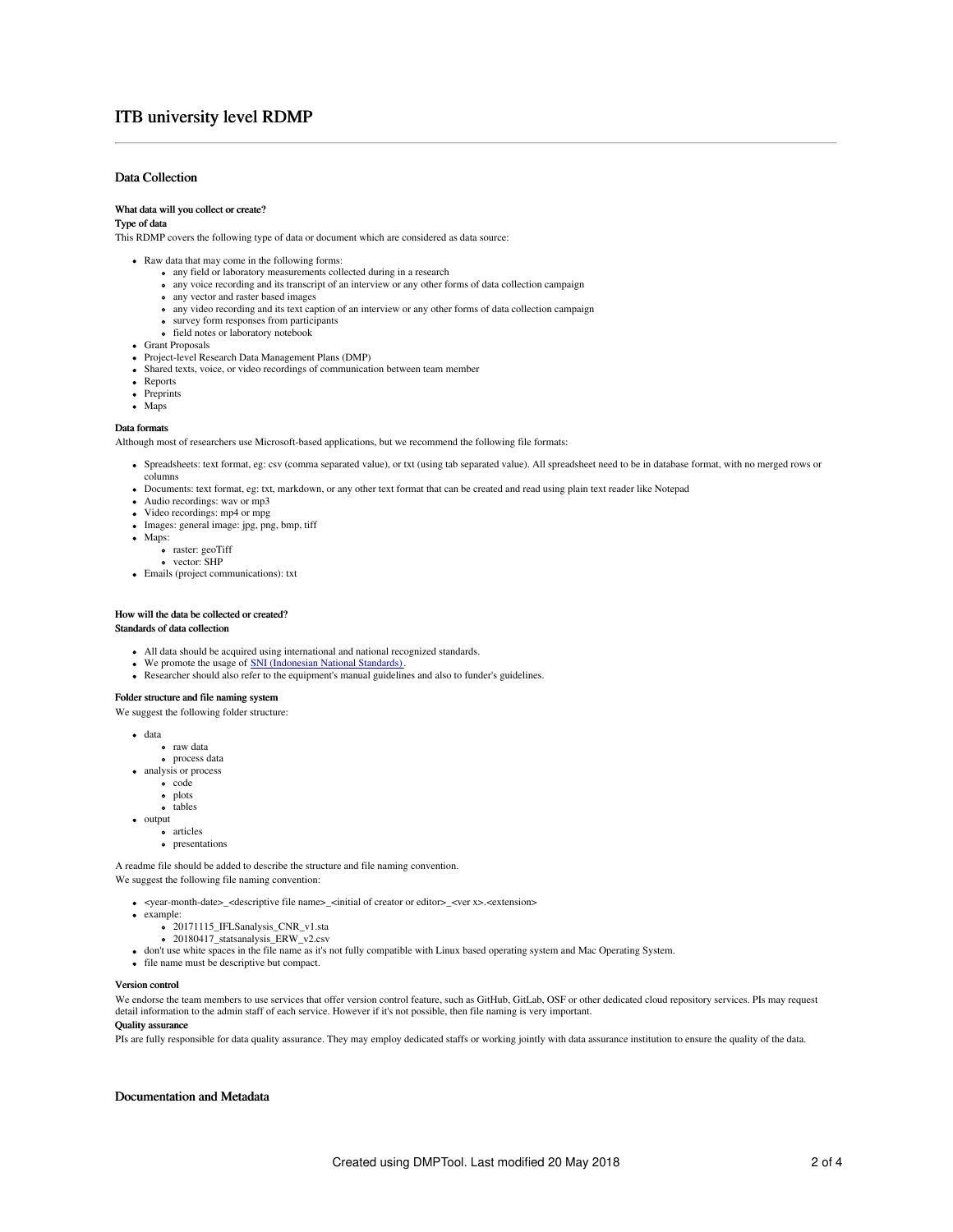#### What documentation and metadata will accompany the data?

All data will be preserved in open formats to ensure that its readability in the future. A metadata should be attached into each data file, or in some instance, a data folder. A readme file should be included in the root folder containing folder structure, general overview and some context of the data.

All deliverables (data, reports, presentations, preprints) should be recorded, listed, and stored in the project repository. A Readme file may be useful to describe the context, time frame, location, structure, and status of the files. A data staff or data steward may be assigned to check the status of the documentation. We recommend the following minimum metadata schema for general data:

- Title of the dataset (see example) Abstract (to give context)
- Creator
- Contributor
- Publisher
- Funder
- Date of publication
- Resource type
- Location
- License/rights
- Data structure
- Data size
- File format

For geospatial dataset, we are referring to the ISO [19115-1:2014](https://www.iso.org/standard/53798.html) or the older ISO 19115-1:2003 geospatial metadata standard, which is also in used by the Badan Informasi Geospatial of Indonesia (Indonesia Board of Geospatial [Information\).](https://docs.google.com/spreadsheets/d/1L2jyIILIIEBuhyFpOREyYZOolx0tn0jkiZNsrCa4Y6M/edit?usp=sharing) The following tables contain minimum metadata schema for general dataset and general geodataset (link to worksheet, open the related sheet).

# Ethics and Legal Compliance

### How will you manage any ethical issues?

#### Ethics form and its evaluation

All researches must comply to ethical regulation. ITB recommends Universitas Padjadjaran Ethics Commision to evaluate ethic forms from ITB researchers.

# Access to sensitive data

Users must register to access the data or contact University Data Steward and filling out a sensitive data usage form. The form then will be evaluated by university-level or faculty/school-level data steward (DS), given that the DS should also consult with the data creator or original researcher.

### How will you manage copyright and Intellectual Property Rights (IP/IPR) issues?

IP rights for the project are held by the university, or it could be a joint IPR management for joint research activity. It should be clearly mentioned in the data agreement.

# Storage and Backup

#### How will the data be stored and backed up during the research?

### Storage and its preservation periode

We anticipate less than five gigabyte of data and documents to be generated by the project. As far as possible data will be deposited in long term archives (minimum of 50 years of preservation). Data should be deposited at the start of the project and ended by the time final report submitted to the project funder. An embargo period (maximum of two years) may be assigned if needed. Following the end of the embargo period, an assigned data staff must make the data publicly available until minimum of 50 years. Data and documents are stored on a three storage levels:

- working offline storage and at least one offline backup using portable hard drive
- online dynamic data repository using: university's available [institutional](http://cos.io) repository and/or open repository services like the [OSF](http://osf.io) (maintained by Center for Open
- Science), [Figshare](http://figshare.com) (maintained by Digital [Science](https://www.digital-science.com/)), or [Zenodo](http://zenodo.org) (maintained by [CERN](https://home.cern/)).<br>online static data [repository](file:////tmp/eprints.itb.ac.id): <u>ITB's repository</u> can be used to store the final dataset and other documents.

#### Backup

We suggest the following backup strategies:

- backup from offline working storage to portable media must be preformed immediately, daily backup is highly recommended.
- backup to cloud storage or repository at least once a week.
- team members are suggested to use backup application such as Apple Time Machine or Free File [Sync](https://freefilesync.org).

# How will you manage access and security?

# Data accessibility

The research team, relevant members of the research team, and project participants will be granted access to the data repository and to other online services. The access will be set through a unique userid and password system before embargo period ends. The minimum access for the above-mentioned parties will be "read-write" access. While "administrator" role should be given to the PI and at least two other team member one Co-PI and data staff. After exceeding the embargo period, the data repository will be made public.

# Selection and Preservation

Which data are of long-term value and should be retained, shared, and/or preserved?